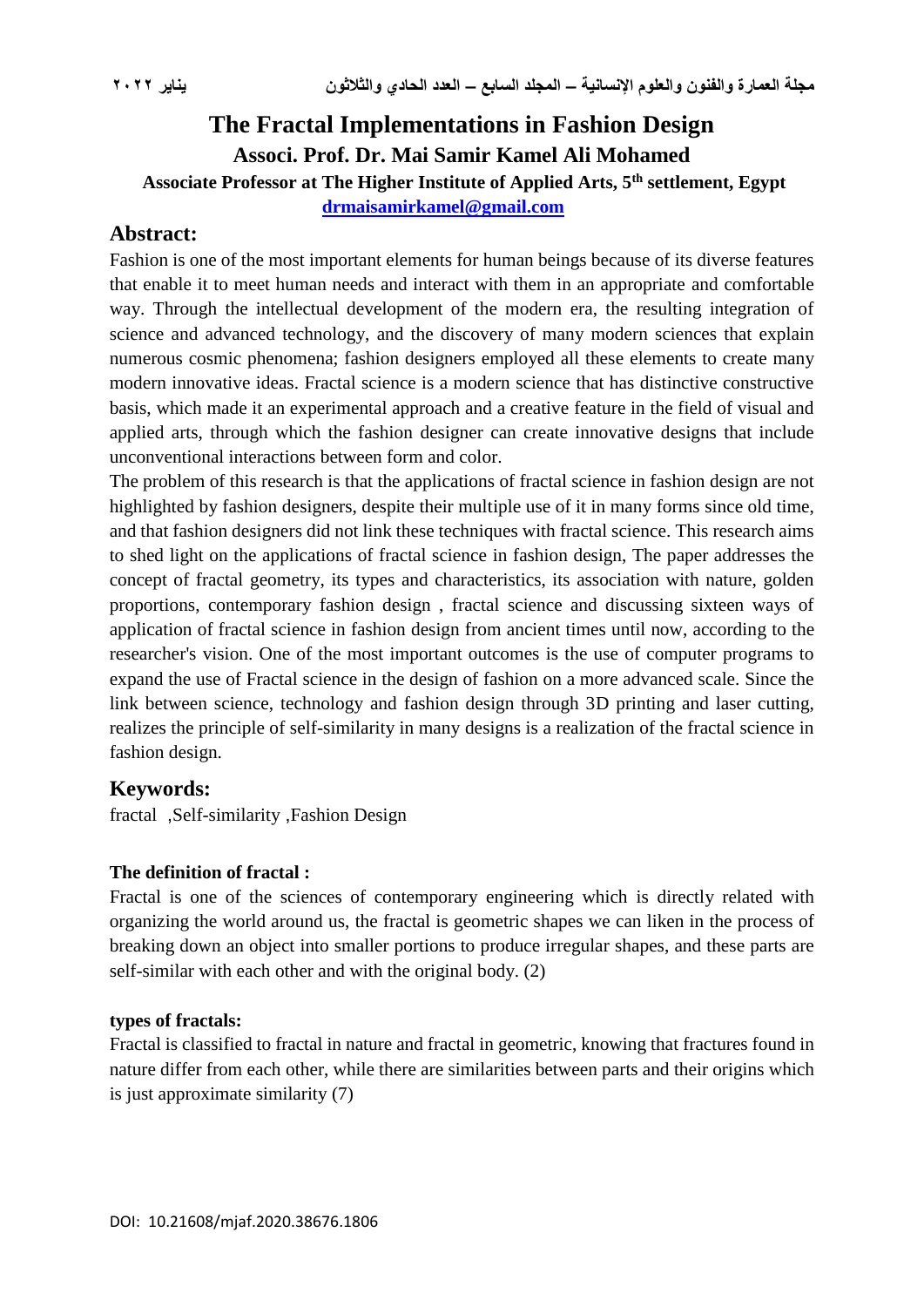

**Fig "1" Models from unsystematic formations that are in nature and subjected to fractional geometry (4)**

#### **properties of fractals**

Fractal has many properties to achieve fashion forming aesthetics, one of the most important of these properties is self-similarity, it has three types which are identical similarity, apparent similarity and statistical similarity (4) shape "2" represents some designs which is expressed on three types of self-similarity, the second property of fractal is the ability of branching like blood vessels, nervous cells, trees with simple and unlimited repetitions. (7) The third property is fractional dimension which Koch curve is one of its examples which clarifies the fractional dimension (4), like shape "4" design for Iris Van Herpen from silk 2018. The fourth property is replacement which is described as geometric fractal is related to repetition so the refined shape is the same as the original shape, and the fifth property is complicity (9) like shape "4" which presents a design for Iris van Herpen fall / winter 2011 / 2012.

### **:Fashion design by using geometric fractal**

The result of the discovery of fractal science is that many fashion designers create designs by using fractal science like shape "4" for Iris Van Herpen designer inspired by skeleton, 2011. (10)



**Fig "2" The types of self-summitry of fractal on fashion design**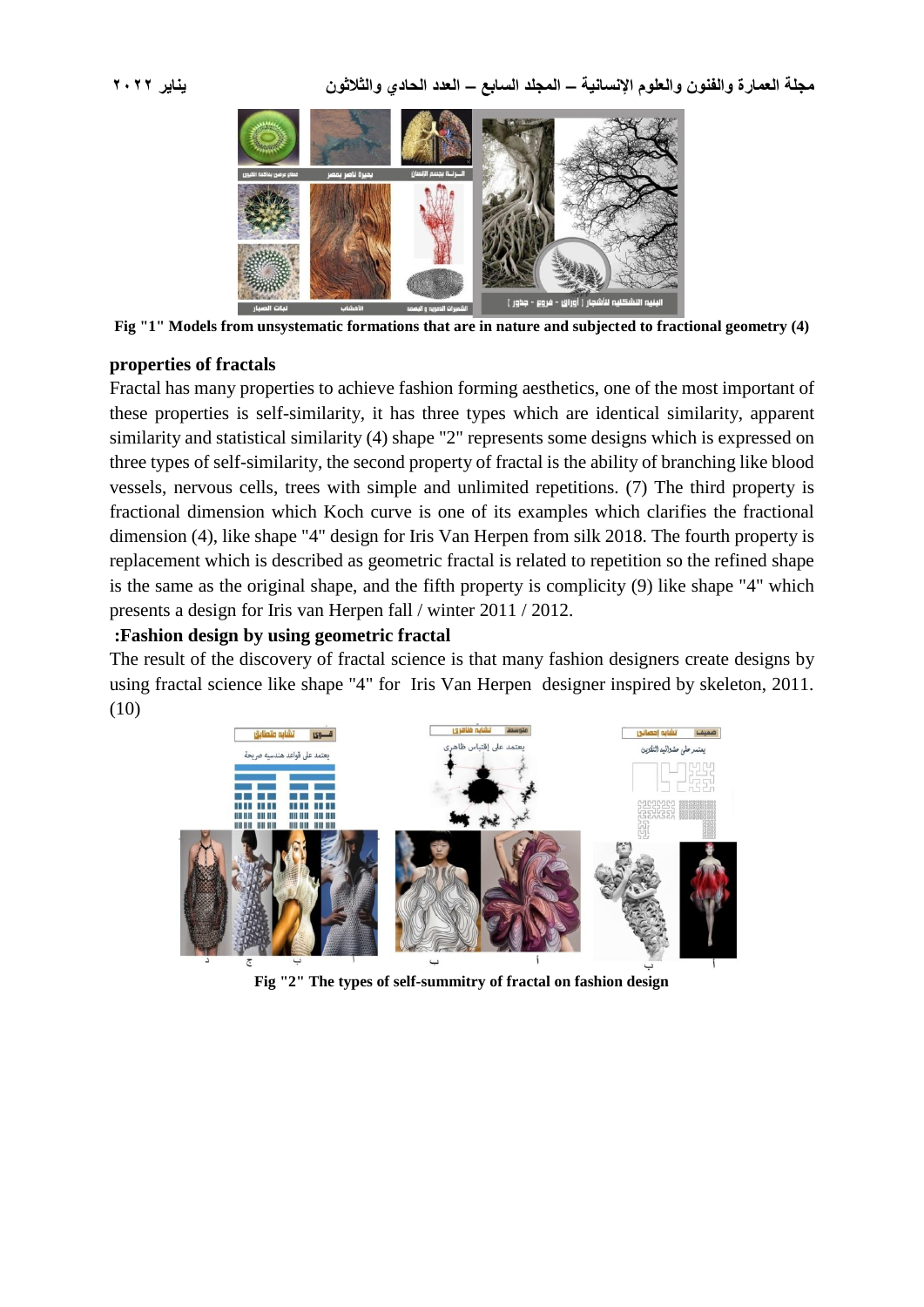

**complicity of fractal on fashion design Fig "3" fractional dimension (5) Fig "4"**

# **The implementation of fractal science on fashion design according to the researcher's view:**

The study of practical implementations of fractal contributes to reach new designs in fashion field, and from here began the use of fractal on fashion design in many ways, we'll take it according to the suggested classification by the researcher which reviews sixteen practical implementations for fractal science in fashion design, some of them typical implementations and others is atypical implementations. where merging between fashion and scientific technological development with focus on a self-similar property of fractal science and its implementation on fashion design field. these implementations are: 3d printing, laser cutting, breakers, folds, origami, layers, draping, cuts, lace and Joubert, strips, embroidery, leather, printing, bihat, nervier, ruffles.

Fig "5" presents seven designs which design are "a" & "b" for the designer Valentino for spring 2009 (19), design "a" is an implementation for fractal science in fashion design on breakers techniques, but design "b" is for fractal science in fashion design on draping , design " c" is for the designer Mohammed Ashi for spring / summer 2015, (25) for fractal science in fashion design on folds techniques, design " d" is for the designer Benny Bickham which is fractal science in fashion design on layers, design " s" for Lucia Benitez 2020 (24) which is fractal science in fashion design on origami, design "L" is for the designer Iris Van Herpen, spring / summer 2015 which is fractal science in fashion design on 3d printing, design "h" is for the designer Alba part which is fractal science in fashion design on laser cutting. (17)



**Fig "5" part 1 from implementations of fractal science on fashion design**

Fig "6" presents eight designs which are design "a" is for the designer Alexandre Vauthier for spring 2019 , the design which is fractal science in fashion design on strips, design "b" is for the designer Sandra Mansour for fall 2019 which is fractal science in fashion design on Lace fabric , design " c" is for the designer Gareth Pugh for fall 2011 which is fractal science in fashion design on leather fabric, design " d" is for the designer Alexander McQueen 2013 which is fractal science in fashion design on embroidery, design " h" is for Iris Van Herpen 2018 which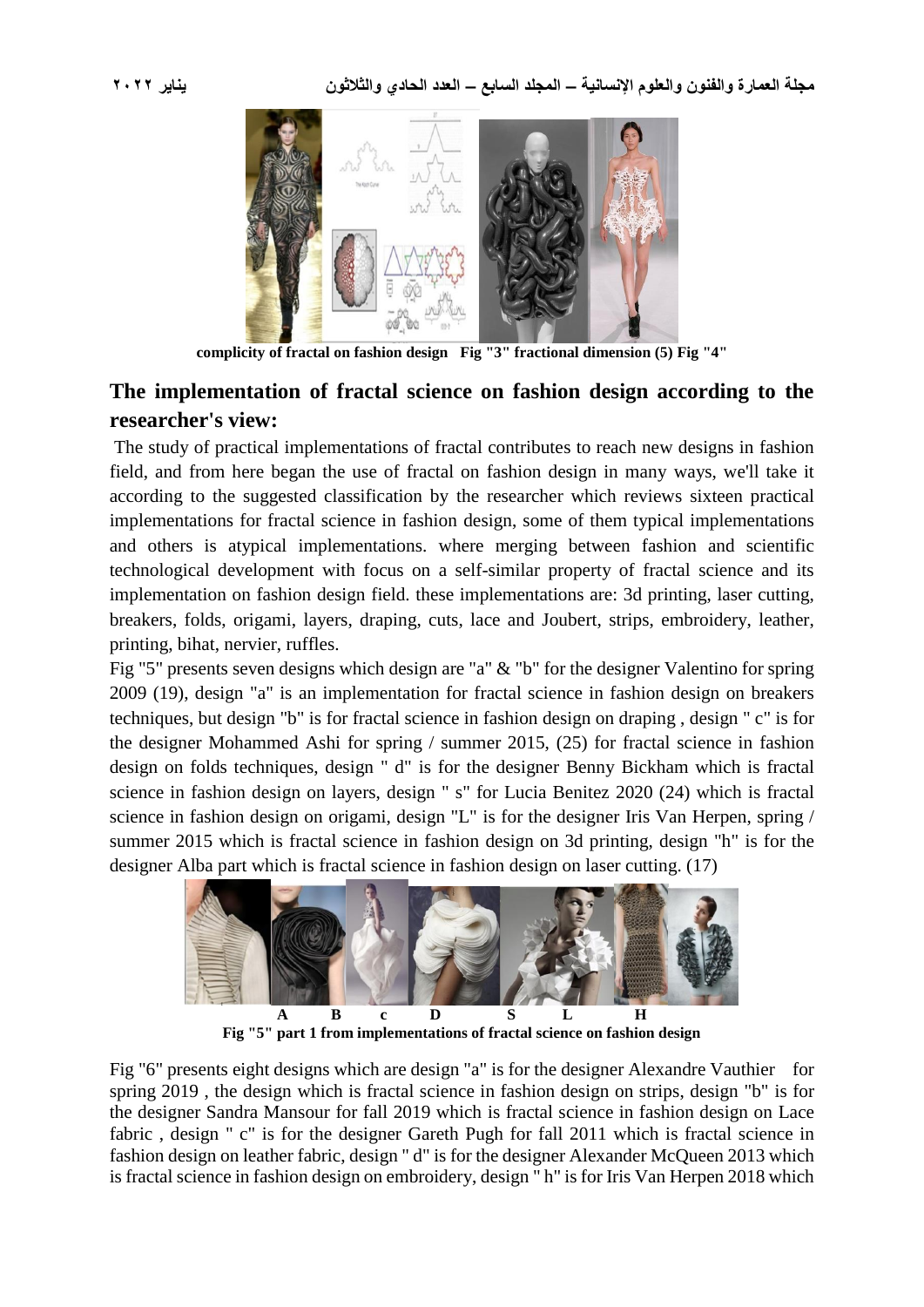is fractal science in fashion design on bieah, design "L" for the designer Thierry Mugler Fall 2015 (25) which is fractal science in fashion design on cuts techniques.



# **Results:**

The research presnts the properties of fractal science and the researcher presents some impelementations of fractal science on fashion design with focusing on the principle of self similarity , and the resuts are as follows :

Ther are many fields of impelementations of fractal science on fashion design for a long time ago .

- drapping , cuts , nirveir , folds and biahat are being used in different atechniques to impelement the fractal science on fashion design .

Leather, lace and printing are being used in many techniques to implement the principle of self similatry on fractal science on fashion design .

The origami is an important impement of fractal science on fashion design because it depends on self similtry principle of fractal science .

Using computer programs led to expansion in using fractal science on fashion design by 3d printing and laser cutting which achieves the self similitry principle in many designs .

# **Refrences:**

# **Arabic Refrences:**

(1) Sara Aldosairi(2018) , " Benefiting from Origami Art in fashion draping by using diverse fabrics" , publish search , International design journal , volume 9 , issue 8.

(2) Shaima shaker, ( 2018)" Design methods in the application of fractal geometry in design of women printed fabrics" , Journal of Architecture and Islamic arts, issue no 12, part 2 .

(3) Nermeen Abdel Baset ,( 2018) " Origami in evening gowns design using the design on mannequin techniques" publish search , International design journal , volume 8 , issue 2.

# **English References:**

**(4)** Ahmed Samir Kamel ,( 2020) " Furniture aesthetics according to compatibility between Fractional geometry and golden ratio " , Journal of Design Science and Applied Arts , Volume 1 , Issue 1.

(5) Doaa Ismail Ismail Atia,( 2018) " Using optimal golden – fractal geometry shapes to generate sustainable and healthy interior environment", International Design Journal , Volume 8 , Issue 4.

(6) Madelyn Shaw , (2006) " Textile and the body : the geometry of clothing" , University of Nebraska – Lincoln , Textile Society of America

(7) Rania Mosad Said ,( 2016.)" Furniture design inspired from fractals", International Design Journal , Volume 6 , Issue 4 ,